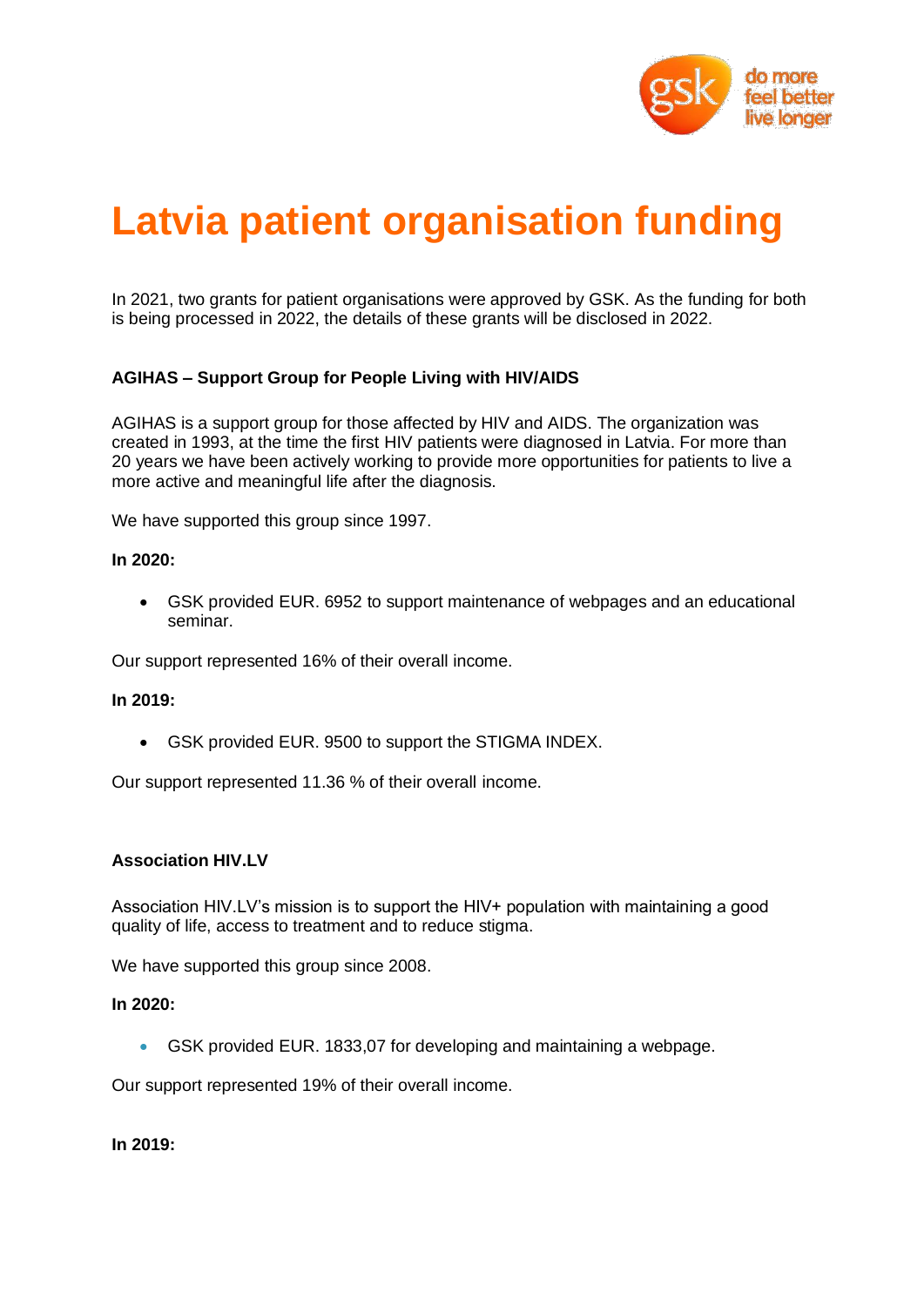• GSK provided EUR. 728 to support training for the association.

Our support represented 8.57 % of their overall income.

# **Pulmonary Hypertension Association (PHA)**

The aim of the organisation is to improve quality of life of PH patients and to educate the public about the presence of pulmonary hypertension, and to raise the awareness of diagnostic possibilities, treatment and rehabilitation. To achieve this aim, PHA identifies patients with pulmonary hypertension in Latvia, helps them integrate into the community, and provides social help and rehabilitation.

We have supported this group since 2012.

#### **In 2020:**

• GSK provided EUR. 1000 for administrative costs and to support an educational seminar.

Our support represented 7% of their overall income.

#### **In 2019:**

• GSK provided EUR. 3846 for disease awareness activities around PH on digital channels and administrative costs.

Our support represented 9.95 % of their overall income.

# **Baltic HIV Association**

NGO Baltic HIV Association was established by specialists working in HIV and drug addiction in 2010. The NGO includes well-known specialists, former employees of UNODC (United Nations Office on Drugs and Crime), national AIDS center and researchers. Till now the NGO has been more focused on provision of expertise in HIV field by submitting recommendations to the Ministry of Health and other organizations. Its members are involved in several working groups established by the Ministry of Health and the organization has also signed the Cooperation Memorandum between Non-governmental Organizations and the Cabinet of Ministers.

We have supported this group since 2015.

# **In 2020:**

• GSK provided EUR. 4000 to support HIV testing in Riga.

Our support represented 10% of their overall income.

# **BACO – Baltic coalition for PLWHIV**

This start- up organization unifies Baltic Sea region NGOs, focusing their efforts towards lessening the spread of HIV infection and risks and stigma associated with it.